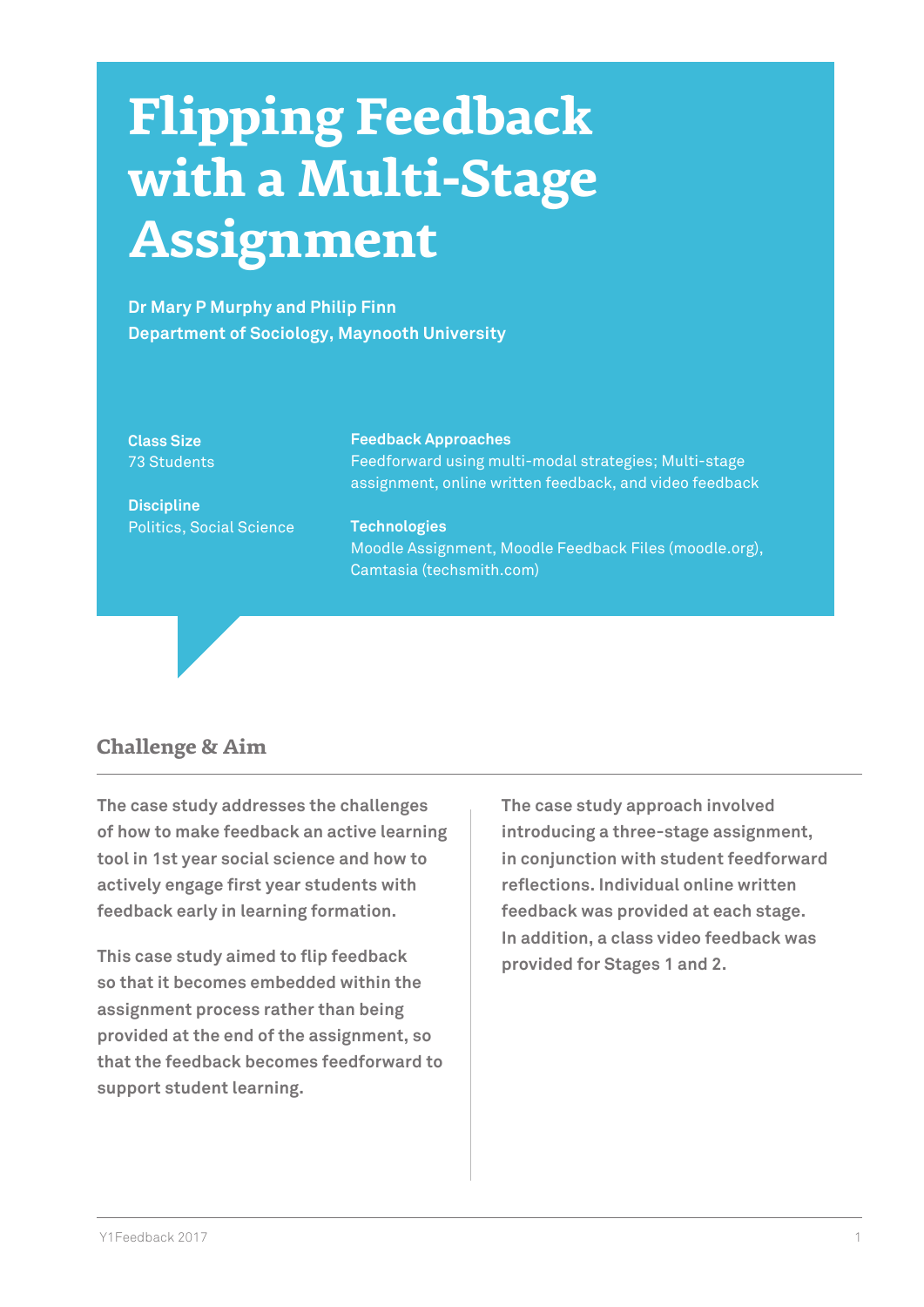Feedforward and multi-stage strategies underlined by digital modes of feedback delivery were utilised to foreground students as active participants within the module in order to develop a sense of belonging in first year which stimulated student interest while developing abilities (Bird and Yucel 2015, Carless 2006 cited in Y1Feedback 2016).

The literature suggests that traditional feedback as one-way information transmission from teacher to student on a finished product of work often occurs too late for useful application (Beaumont, O'Doherty and Shannon 2011, Vardi 2013, Hounsell 2015 cited in Y1Feedback 2016). The multi-stage approach adopted here encouraged student engagement with feedback by providing opportunities for its use in succeeding interrelated stages of the assignment.

Student engagement with feedback was further promoted through student completion of feedback reflections at each stage. In this way, teacher feedback directly responded to student concerns and student were prompted to indicate how feedback was applied. Moreover, these approaches enabled a dialogical approach to learning in which students can seek clarification

and guidance through specific feedback requests, which concomitantly shapes teaching by identifying possible needs of students and barriers to learning (Goldstein 2007, McArthur et.al 2011, Tang 2013, Wang et.al 2013).

The approach incorporated different modes of feedback used: online written feedback and video feedback to support the development of student digital literacies (Holland 2017, Killen 2015, All Aboard! 2015, NFETL 2015). These modes also provide potential for diminishing student-teacher power relations through written and verbal personalised comments and guidance on stages of the assignment. In this way students, are included as participants within the assessment and feedback literacies of their discipline from an early stage in order to foster self-regulating learners capable of independent critical appraisal of their own work (Zimmerman 2002, Hounsell 2007, Sadler 2010, Carless 2013; 2015, Ajjawi and Boud 2015). As such, sustainable feedback emerges as a core principle of the approaches in which students immediate needs are responded to while simultaneously preparing them for future learning (Carless 2013).

# **Feedback Approach**

Students were asked to undertake a threestage assignment.

**Stage 1 (10% of grade):** Students submitted a brief outline of their proposed assignment structure and six sources accurately referenced together with a feedforward reflection (template provided), which asked them to detail what aspects of the assignment submission would they most like feedback on. On this submission, each student received individual feedback in the form of annotated written comments and a grade and response to their questions within the feedforward reflection, which were delivered via Moodle. The feedback was returned in advance of their next submission so they had time to apply the feedback.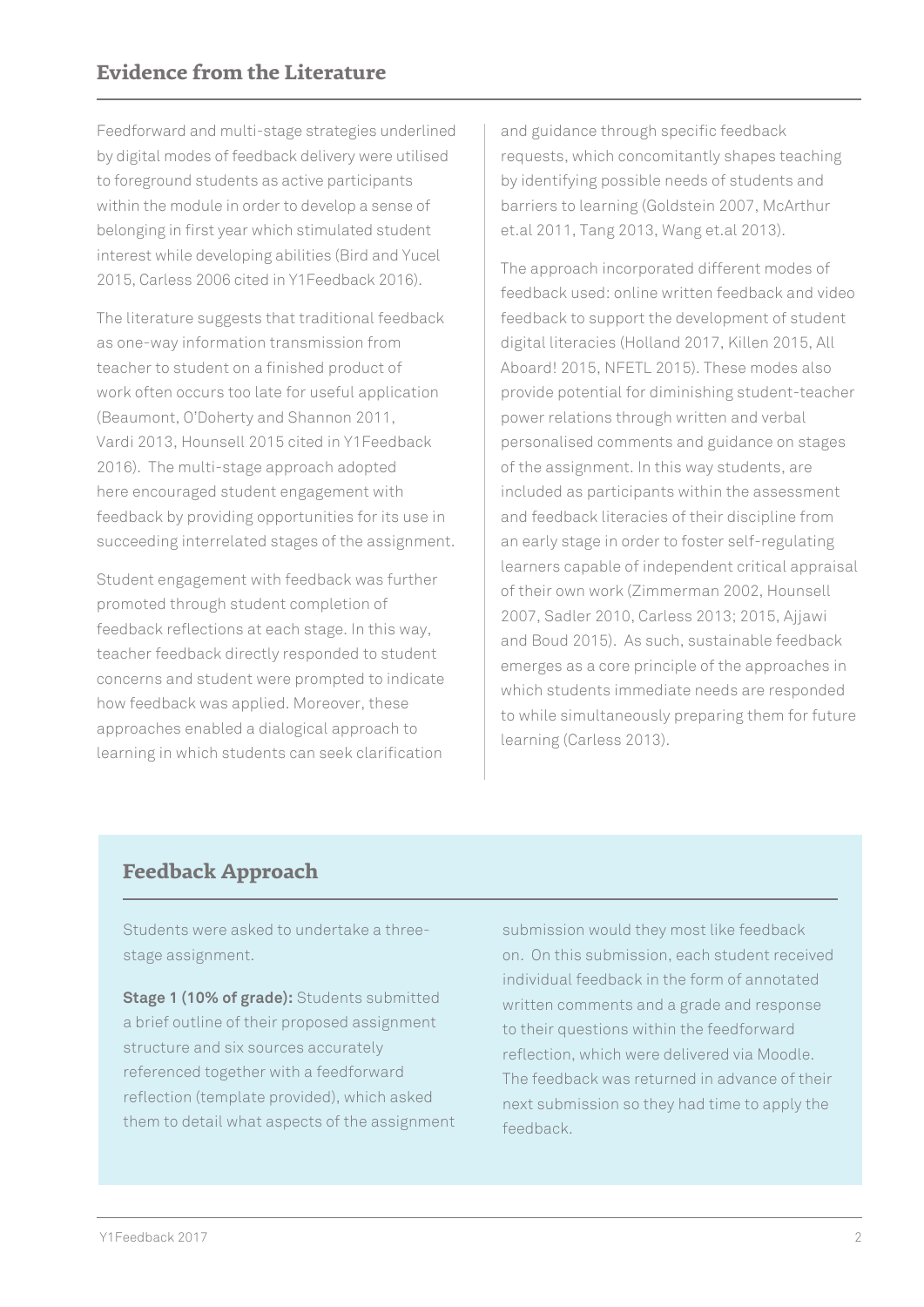## **Feedback Approach**

**Stage 2 (30% of grade):** Students submit a penultimate draft of the assignment and a feedforward reflection, which asked them to detail how they applied the stage 1 feedback and also to identify aspects of their stage 2 submission they would most like feedback on. On this submission, each student received individualized annotated written feedback and grade on their submission in advance of the stage 3 submission. In addition, a 15-minute class feedback video was provided.

**Stage 3 (10% of grade):** Students submitted a final draft of the assignment and a feedforward reflection. On this submission, students received brief comments and grade in advance of their module exam.

## **Outcomes**

Students completed an in-class feedback experience questionnaire in the last week of the semester.

#### **Student Response**

MUL TI-STAGE ASSIGNMENT

Student feedback was positive about the flipping feedback approach, and there were strong signs of student engagement with the topic. While the format was new to students, there was little resistance from students in engaging with the approach. Several students reflected they had never completed an outline for an assignment before so found this stage really useful.

*"I found feedback vital as it put me on the right path, otherwise I would have failed."*

*"It allowed for mistakes to be made which could then be rectified in the next stage of the assignment."*

#### **Class Video Feedback**

Students responded very positively to the class video feedback.

*"I found the group video useful because even if some of the feedback did not apply to me it was still good to take note of it for future essays."*

*"The most useful feedback from stage 2 was the video feedback. As with the previous stage, I had the video open while I was writing the essay... It was good to know that I was on the correct track as I was very unsure during the stage two draft."*

#### **Feedforward Reflections**

Aside from some minor teething problems associated with forgetting to copy and paste feedforward reflection template into submissions, students engaged well with this element of the approach.

*"It encouraged me to more critical of my own work and to identify areas I felt I need to improve."*

*"I found getting back comments on what I did well and what I need to improve useful as it pointed me in the direction needed for a good essay."*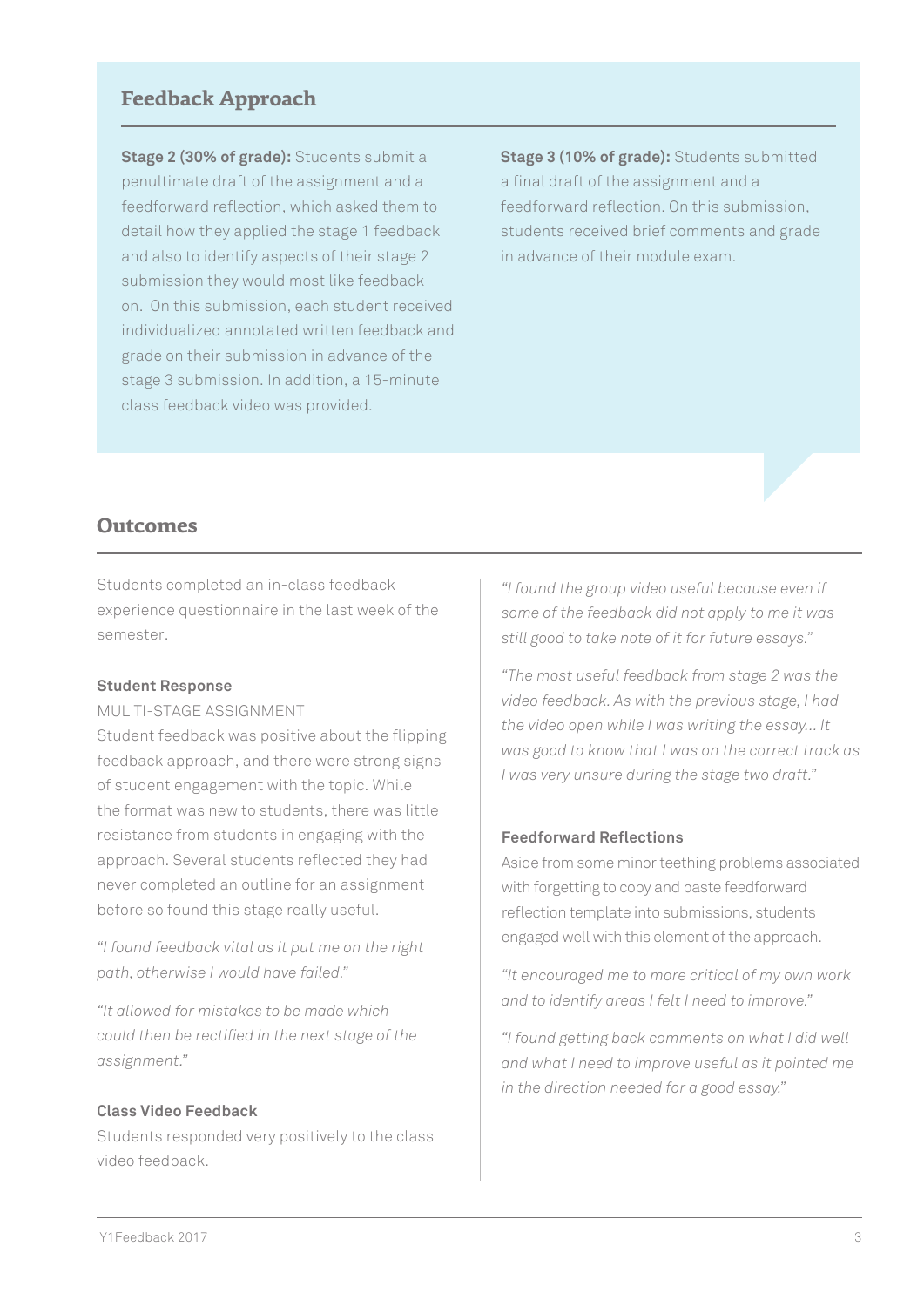## **Grading**

The final stage of the assignment – a redraft based on stage 2 feedback was worth 10% of module grade. Some students argued it should be more worth more, this may have been particularly the view of students who had to do a considerable amount of redrafting.

## **Staff Reflections**

Overall, the approach worked well and we would use a multi-stage assignment approach again and video class feedback again.

The feedforward reflections gave us a greater understanding of student feedback needs and we were able to address these in class, or by providing additional supports such as an extra tutorial for citation and referencing.

As the multi-stage assignment needed to start early in the semester, we may not have spent sufficient time explaining the actual task/essay and approach, but this can be overcome in next application.

The multi-stage assignment approach did require more student and staff time. Staff time on assessment and feedback was approximately 1 hour per student, double the normal assessment time for the module. The opportunity cost of this time needs to be factored in into the evaluation.

Each student received personalised online written feedback. In addition, students were encouraged to attend office hours. However, no students availed of this facility, unlike previous years. This was an unanticipated negative side-effect of the multi-stage approach as a 1-1 discussion may have been more enriching for some students.

#### **Recommendations**

• Recalibrate as a two-stage assignment. Use a two-stage (e.g Full draft outline & final draft) as this may be more realistic and sustainable for staff and students.

- Use feedforward reflections: Embedding these into the multi-stage process helped engage students in a feedforward dialogue.
- Allow time for setup: The set up time is important and should include time for detailed approach and assignment guidance for students.
- Get help with the technology. The technologies worked well but support and backup is needed, especially given the quick pace and feedback turnaround of the multi-stage approach.
- Factor in more correction and feedback time. The correction time is significant, with up to one hour per student in this pilot. This is likely unsustainable but the approach could be used for smaller selected groups.
- Consider the final stage weighting. The final stage should carry more marks than the penultimate stage.
- Explore the integration of self and peer review. Some student responses requested more detailed personalised feedback, which is not realistic but also perhaps creates overdependency on staff feedback instead of critical self-evaluation or peer feedback, which might be usefully combined with tutor or lecturer feedback

## **References**

Y1Feedback (2016). *Technology-Enabled Feedback in the First Year: A Synthesis of the Literature*. Available from y1feedback.ie

## **Contact**

If interested in finding out more about this case study, please contact Mary Murphy at mary.p.murphy@nuim.ie

 $\searrow$